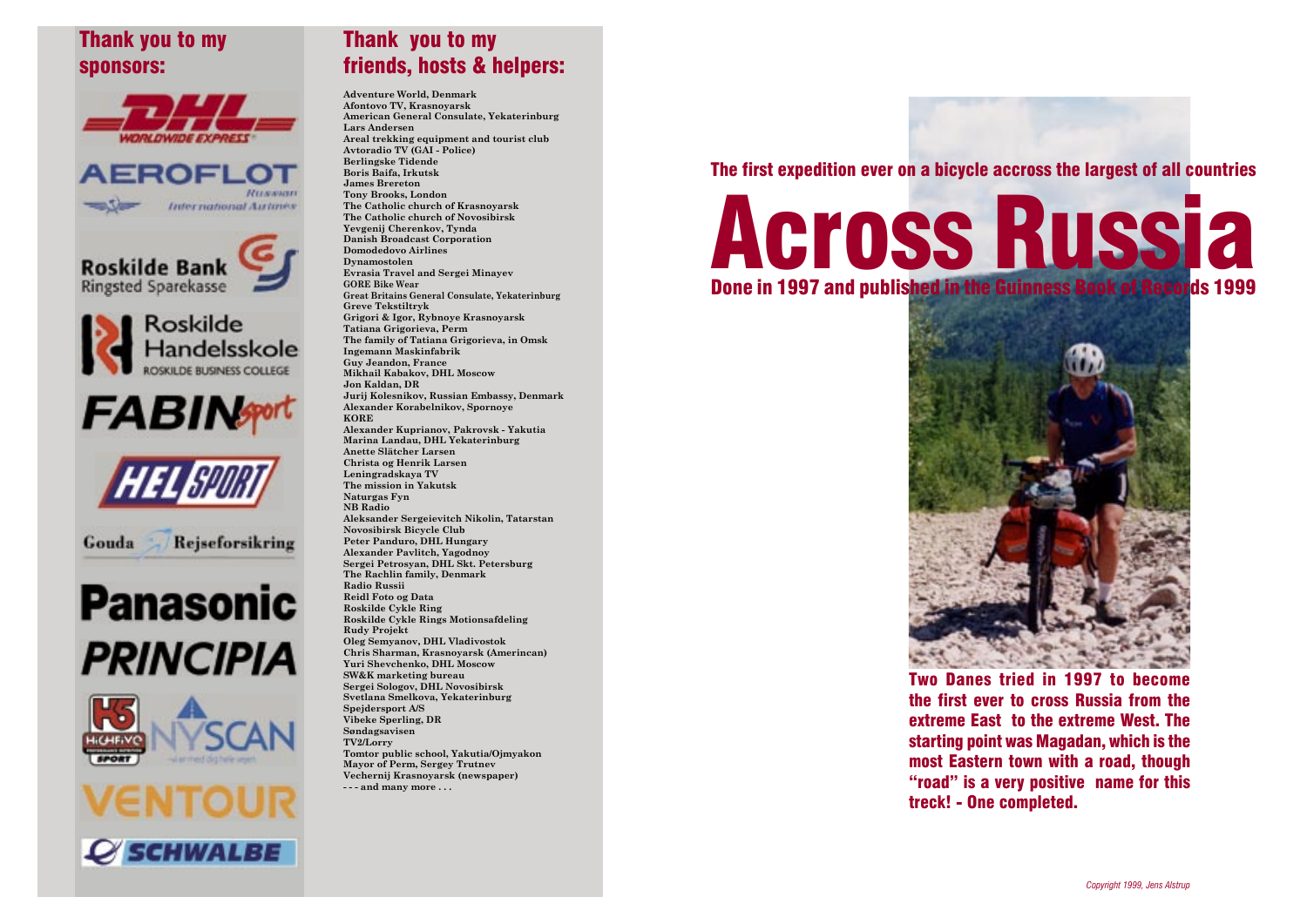Ice. Only ice. We were staring out of the aircraft win dow. Ice as far as we could see. The weather was crystal clear and we were still at full hight. This was insane. It was the 2nd of May 1997, and the Magadan region was still frozen. This was the worst possible start on our attempt to become the first ever to cross all of Russia on bicycles. For me, this was the second attempt after a faliure in 1996. Would it fail again?

### Through the White Hell

Nowhere during the period of Stalin, were the mortal ity rates higher than in the camps of Kolyma in the Magadan region. Here is always windy and tempera tures as low as minus 60°C are not unusual. A poem of the prisoners is as follows:

> *Kolyma - a wonderful planet, 12 months of winter and the rest One long summer.*

Considering the hundreds of thousands of victims, it is difficult to talk about hardship. But crossing the moun tain ranges in Kolyma was exhausting us. Strong wind and minus 16°C with inadequate clothing was at stages direcly irresposible. All the time we were freezing. One day we reached the very limits of our endurance, but found shelter just in time.

No doubt. This was hard . . . and fantastic. The white scenery was nothing less than breathtaking. Dangerous but so attractive that I gave myself a promise: I will be back with the right equipment, and then I will cross this area during the real winter!

The region may be hostile. High rate of crime, de serted villages, poverty, horrible roads and hotels of a standard difficult to explain. But all this doesn't matter. We were hopitalized by teachers, went hunting with a former head of the local KGB, drank vodka with the police and much more. We were always aware that this is the region with the highest crime rate in all of Russia, but in spite of this, we felt welcome everywhere. I have no doubt that this is the part of Russia I like the best.

Much worse was our increasing delay according to 19





*In Ojmyakon the Centre of Cold, we were invited for the last day of school. Such memories will never disappear, and this is my main reason for travel ling: To meet people and nature.*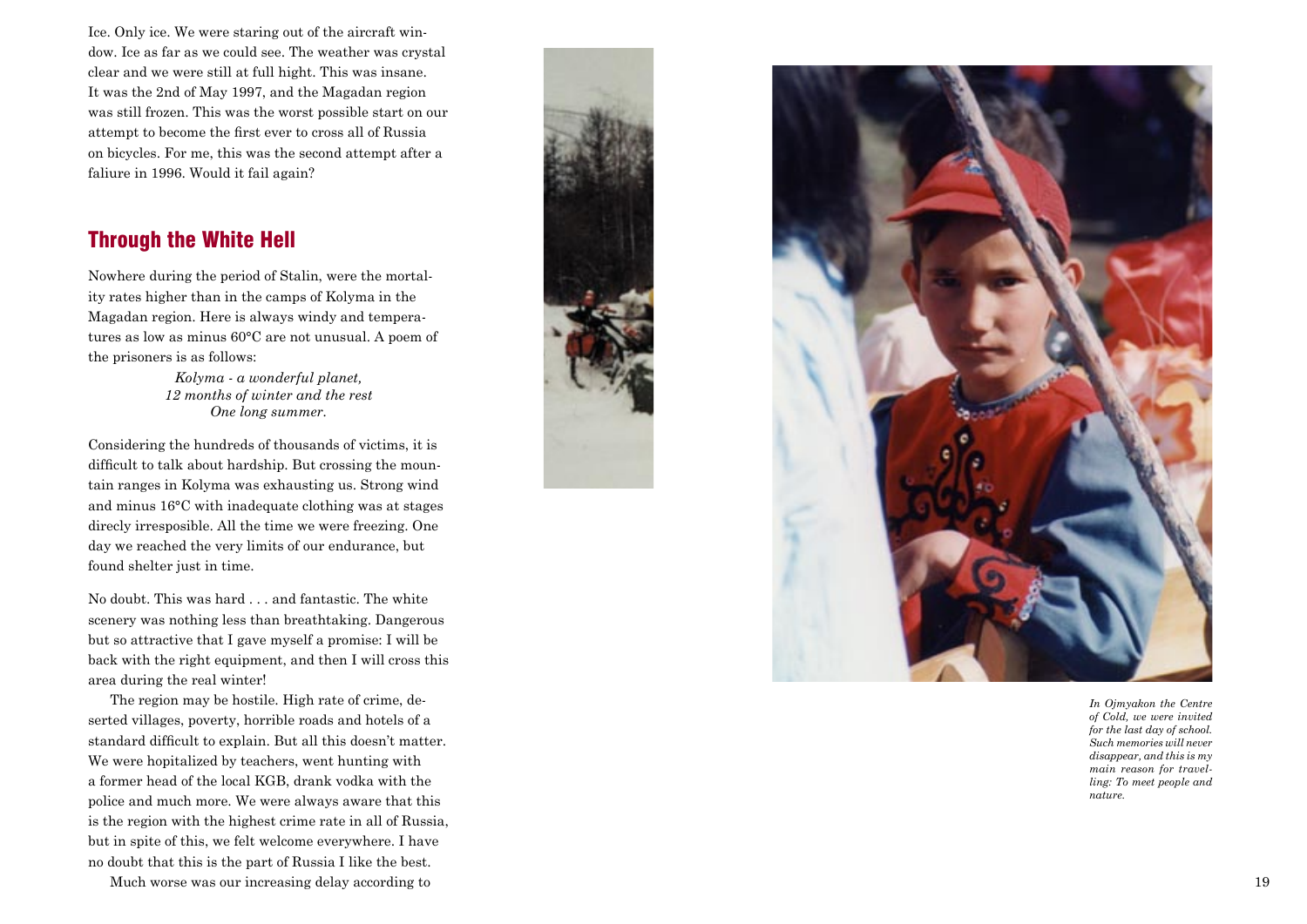## Triumph and emptyness

To reach Kaleningrad was very strange. This was the triumph of my lifetime. Nothing will ever compare with this. I was also very honoured that the gouverner of Kaleningrad greeted and congratulated me on the quay in the harbour. But I did also have this overwhelming feeling of emptyness: My expedition was finished and so was the highlight of my life. I had no new goals to strive for and no idea about what to do when I was home. How strange it may sound, the truth is that I felt almost more sorry than happy.

My record has been accepted by the Guinness Book of Records 1999 (publish in the Danish edition). I am the first ever to cross all of Russia with a bicycle. The route was 11.724 km and I did about 13.500 km on my bike.

I have realized that the record was not my main objective. The main thing is my love of the Eastern parts of Russia, and no record in any book can make me as happy as when I heard that the Mayor of Moscow, called me "the most famous Dane in Russia". When the country I love, recognizes my achivement, this is the best possible acknowledgement I can get!

My next expedition will be even more challeging. I will go on foot from the Magadan Region to the Chukti Sea. Continue East to the Strait of Bering and end at the South at Anadyr, the capital of Chukotka.

My main objective is to see and describe the unusual nature and people of this area with the hardest climate in all of Russia. If I run out of time, I will shorten my distance on foot. But I *should* have the time I need. Two full years starting from the 1st of October 1999.

Jens Alstrup, April 1999.



our schedule. We used much more than double the time we had for this distance. Finally we got through the Magadan Region to the "Moskovskii Trakt" the road connecting Magadan with Yakutsk, on the 1st of June.

*The Magadan region better known by the name Kolyma (a part of the Magadan region), is known for the death camps from Stalin's period, and the horrible climate. But even here snow storms are unusual during May!*

#### Local celebration

The weather cleared. Of all places in Russia, we got one week of good weather in Ojmyakon, the Centre of Cold in the World.

During the summer Ojmyakon is a hell with billions of mosquitoes. People familiar with Central Siberia and Northern Scandinavia, think they know what I am talking about. They do not. This is in a category of its own. During the winter temperatures can drop down to minus 72°C, and during the summer as high as plus 40°C!. Only two weeks of spring and two weeks of autumn the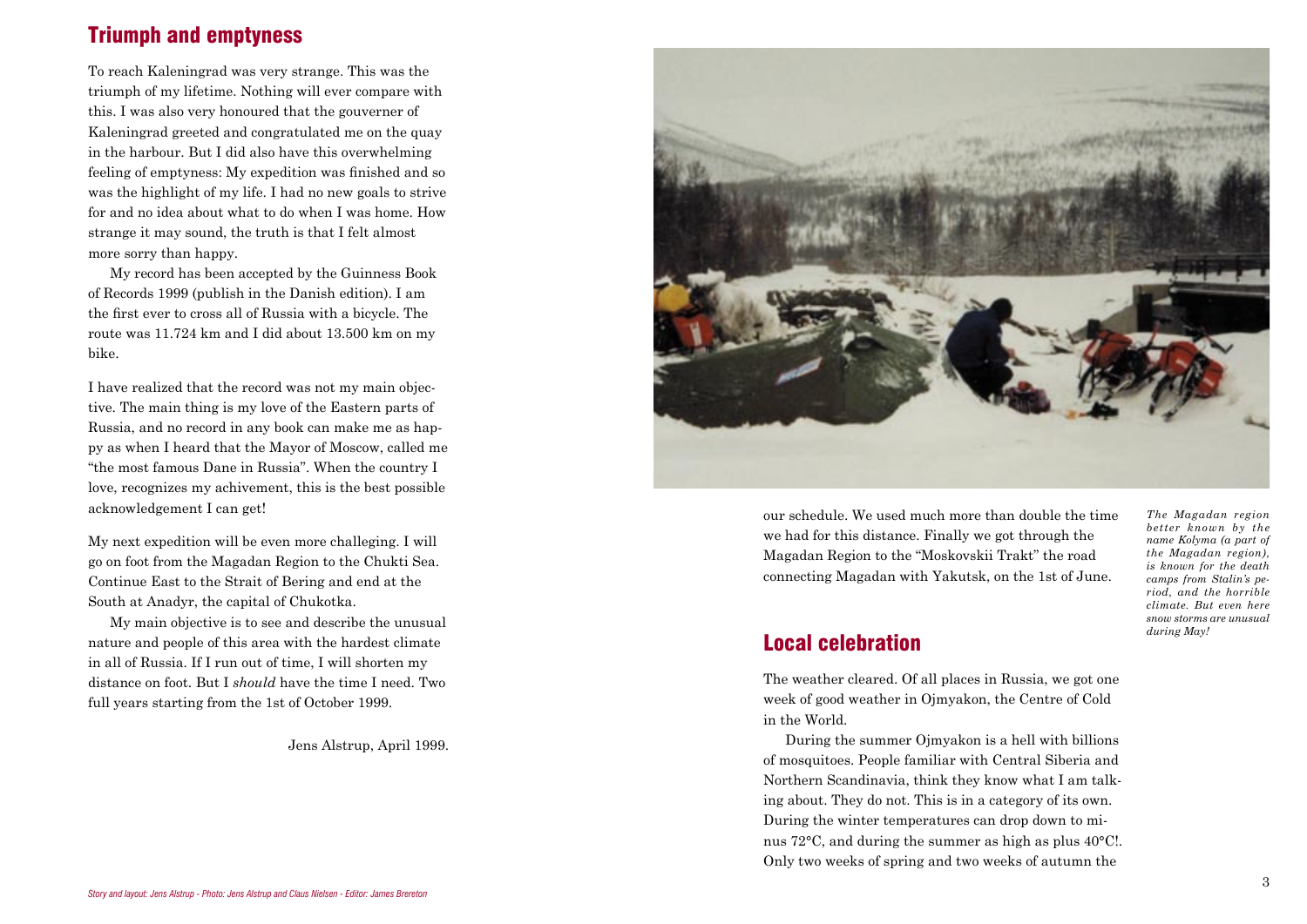*All in all the expedition covered 11.724 km from Magadan to Kaleningrad. But that was only the bird's eye route. In total I had been cycling about 13.500 km. Note that it was a Russian bicyclist, who crossed Russia first time from one coast to another; Vladivostock to Leningrad. He did that in 1967. My record counts for all of Russia, and not "only" coast to coast.*

Olimburg

Kraskabara H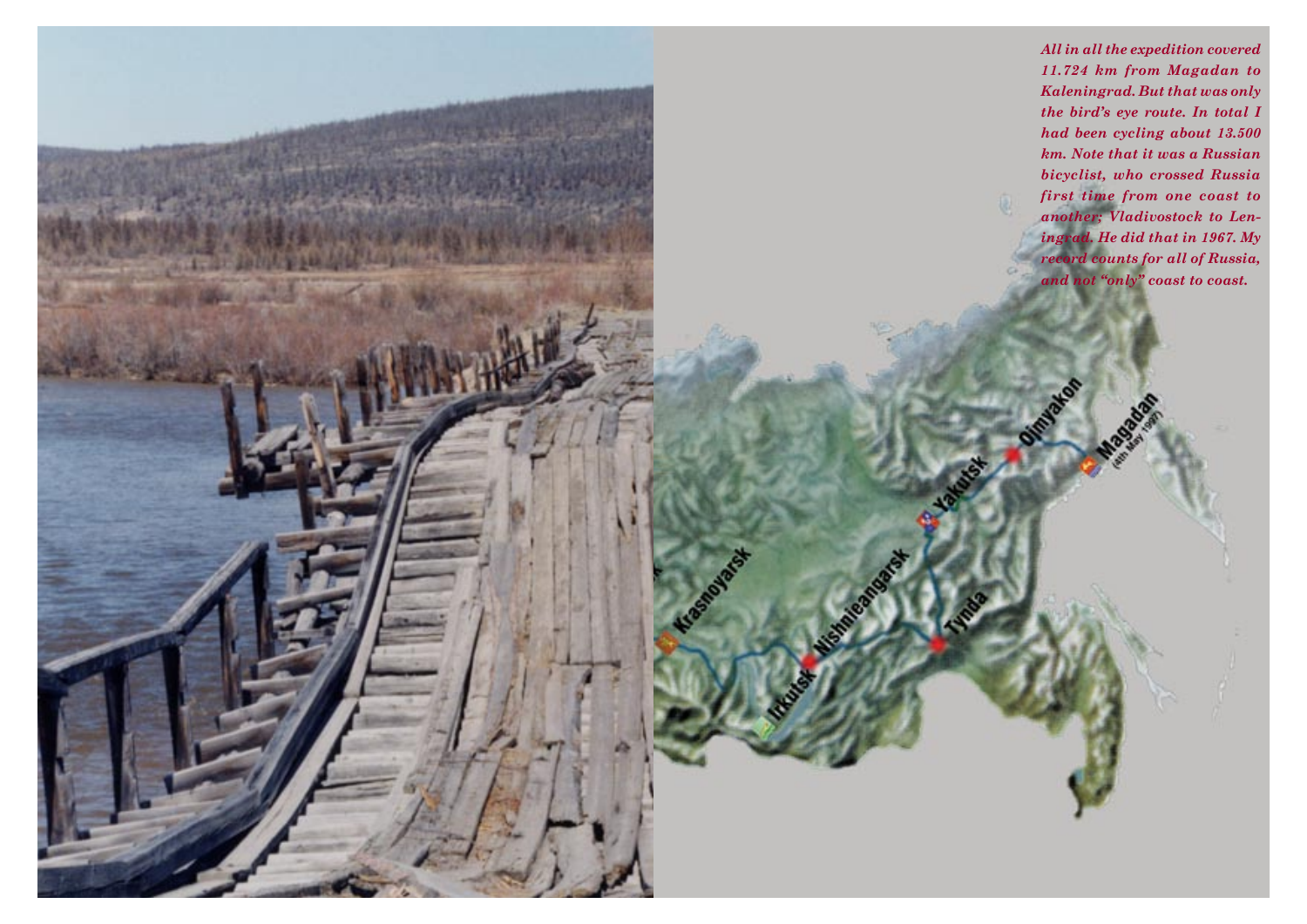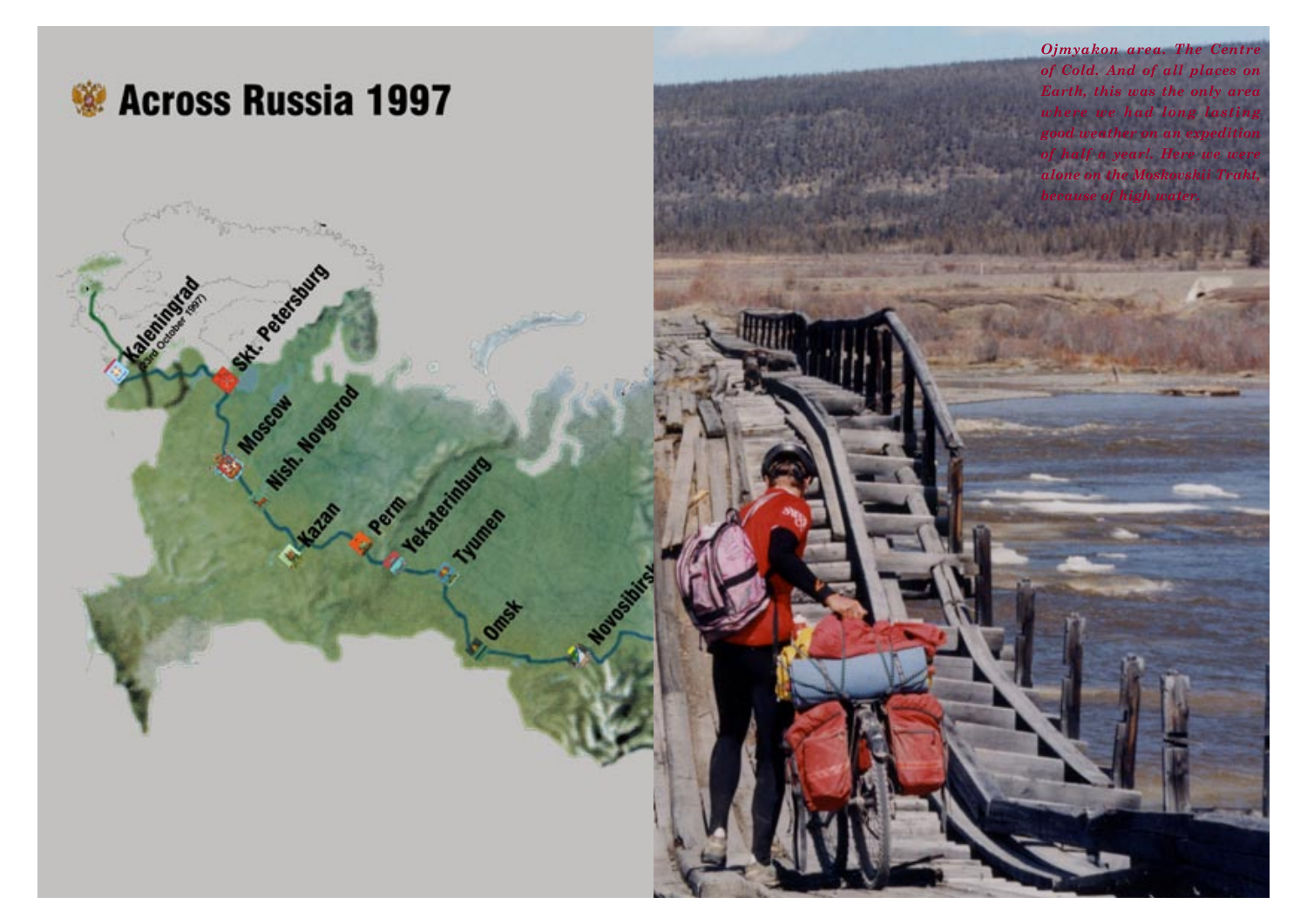area is tolerable. Unlike the first attempt in 1996, we were lucky to be here during just that nice season.

In Ojmyakon we were invited to participate in the celebration of the last day of school. Most of the children, including some of the Russians, wore Yakutie national costumes.

The celebration is a miniature of "The day of the horses" in Yakutsk, and there are competitions and prizes. Dancing, singing, running and most popular of all in Yakutia: Wrestling. For each winner, the children got a Lego Milky Way pack with chocolate and a toy.

#### A State within Russia

Yakutia is gigantic. Five times the size of France, and Yakutia is only a province!. The Yakutie people are the only larger population in all of Siberia, who have maintained both their traditions and majority. Other idignious people have either become a minority in their land, or have been russified by technology and education or earlier, also by killings and destructions perpetrated by the first Emperial adventures or Stalin. The killings ended with Stalin, but the Russification lasted all the way up to President Gorbatjov, who ended it.

The Yakutie only resisted when they had a real chance. At the first Russian attempt to conquer their land, they won their battle against the Emperial forces. But the Yakutie knew that new forces would come back tenfold the original number. So instead of continuing the fight, they made a very favorable negotiation with the Tsar, putting them in control of trade of fur. The price was that they had to give up independence and to pay some for this period, very low tribute.

Under the Stalin period they wisely kept away from interfering in politics, and during the Great Fatherland War, they proved to be brilliant and much feared soldiers against the Germans. Large memorials show that they paid a high prize.

Finally in 1991 when the Soviet Union collapsed, Yakutia's local President Nikolayev, declared the independent Republic Sakha, the original Yakutie name for Yakutia. He also made arrangements with Moscow, avoid- 15



still bad. The wind was against me. And everywhere I saw something of interest, I did not have the time to stop. But I could keep my promise to all of those, family, friends and sponsors, who had helped me. I would make the record!

I was run down by a car in Skt. Petersburg. My visa was cancelled by mistake on the border to Letvia. There was snow storm on the way to Kaleningrad. But I became more and more happy. The successful end of a project started four years earlier was near. I did this with the help of a lot of people. But I also remembered that it was I, who pedalled my bicycle, and no one had done this before me. Even famous Russian travellers had tried and failed earlier. This made me feel proud.

*In Perm I was invited to visit the Mayor Sergei Trutnev. After the visit I came to the Tjaikovskii Teather, where I saw the Tjaikovskii ballet "Sleeping Beuty".*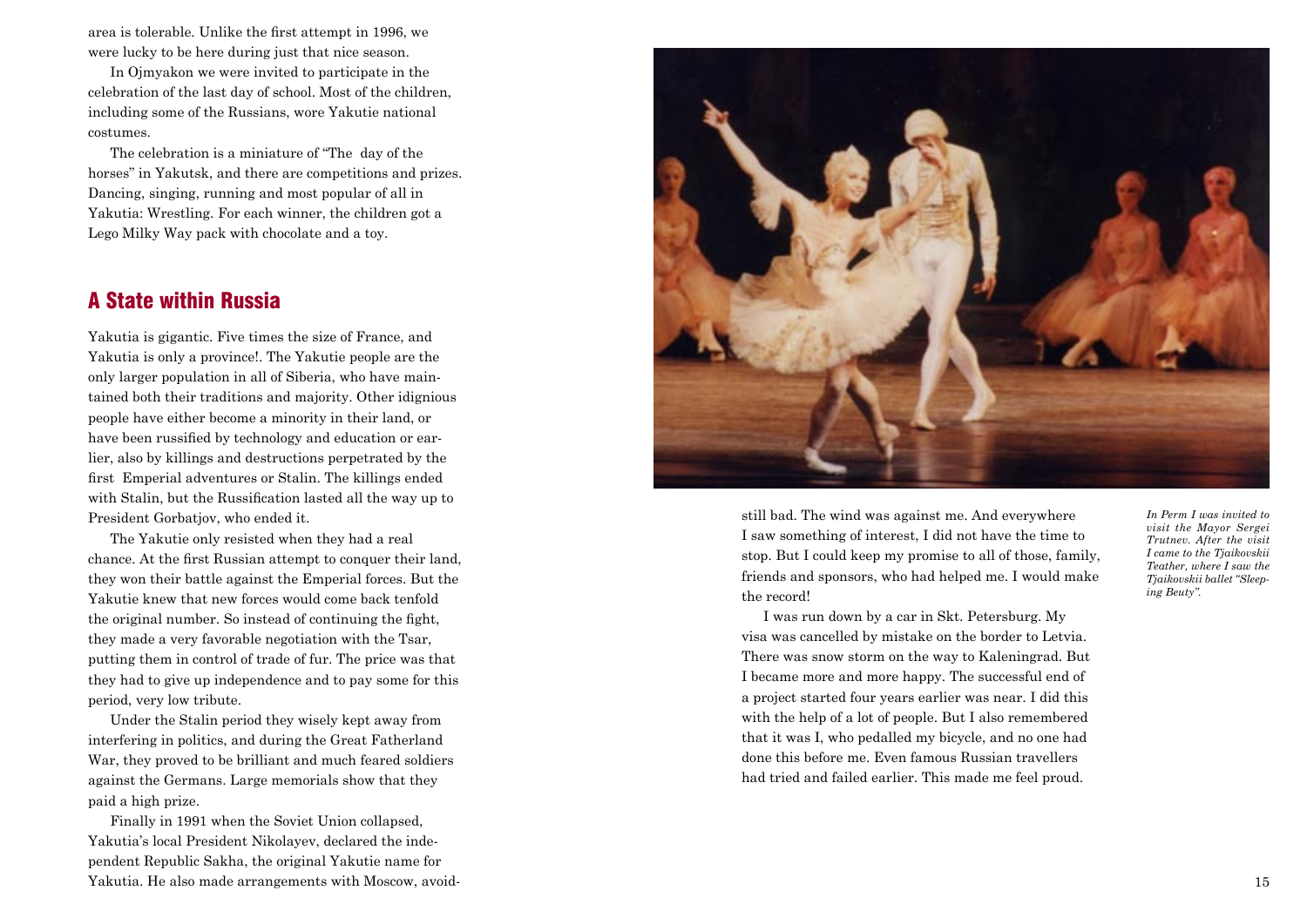is with joy. Also the nature is marvelous. Clear water, roaring rivers, endless taiga, deer, hermelin and if we had problems, the help was there. Parts on my bicycle was welded and I got a new rack made of Russian Iron instead of Western alloy. It was ugly and heavy, but it worked and I was grateful!

#### Days of dissapointment

At Lake Baikal my friend Claus did not want to contin ue. Our troubles seemed endless. Just after we separat ed, he became ill and had to go back home to Denmark by plane.

I continued alone, but it was without any pleasure. Everthing seemed hopeless and I was sure I would fail. Not even the Baikal Mountains could cheer me up, in spite of the beauty. I felt that there was no hope what ever to reach the Baltic coast before the next winter. The record was lost!

The first week gave me further trouble. Rain and bad roads all the time. But also a lot of people helping me. At the end of August, four months after the start in Magadan, I finally left the BAM and came into the civi lized part of Siberia.





*At the BAM line we got the worst weather. At the beginning the track literally disappeared in the floodings and we had to stop for more than a week. Only two days out of a month we got sunshine. Here we cross the Olekma river, one of the two sunny days. This is Siberia when it is the best!*

## My turning point

Central Siberia gave me much needed positive experi ences. At no time did I feel lonely. Everywhere people were friendly and often I met people I knew from 1996. Slowly I caught up on some of the delay. The bad weather continued, but on asphalt it could not stop me, or even delay me. Sure, 7.000 km through rain on a highway is something one cannot be happy about, but all the other experiences compensated fully for the bad weather. In Novosibirsk I had gained so much time that I thought I at least had some chance of succeeding. That surely improved my humour!

In the Ural mountains I had caught up so much dis tance, that now I was *sure*. If the bicycle did not break down, then I really could make it!. The weather was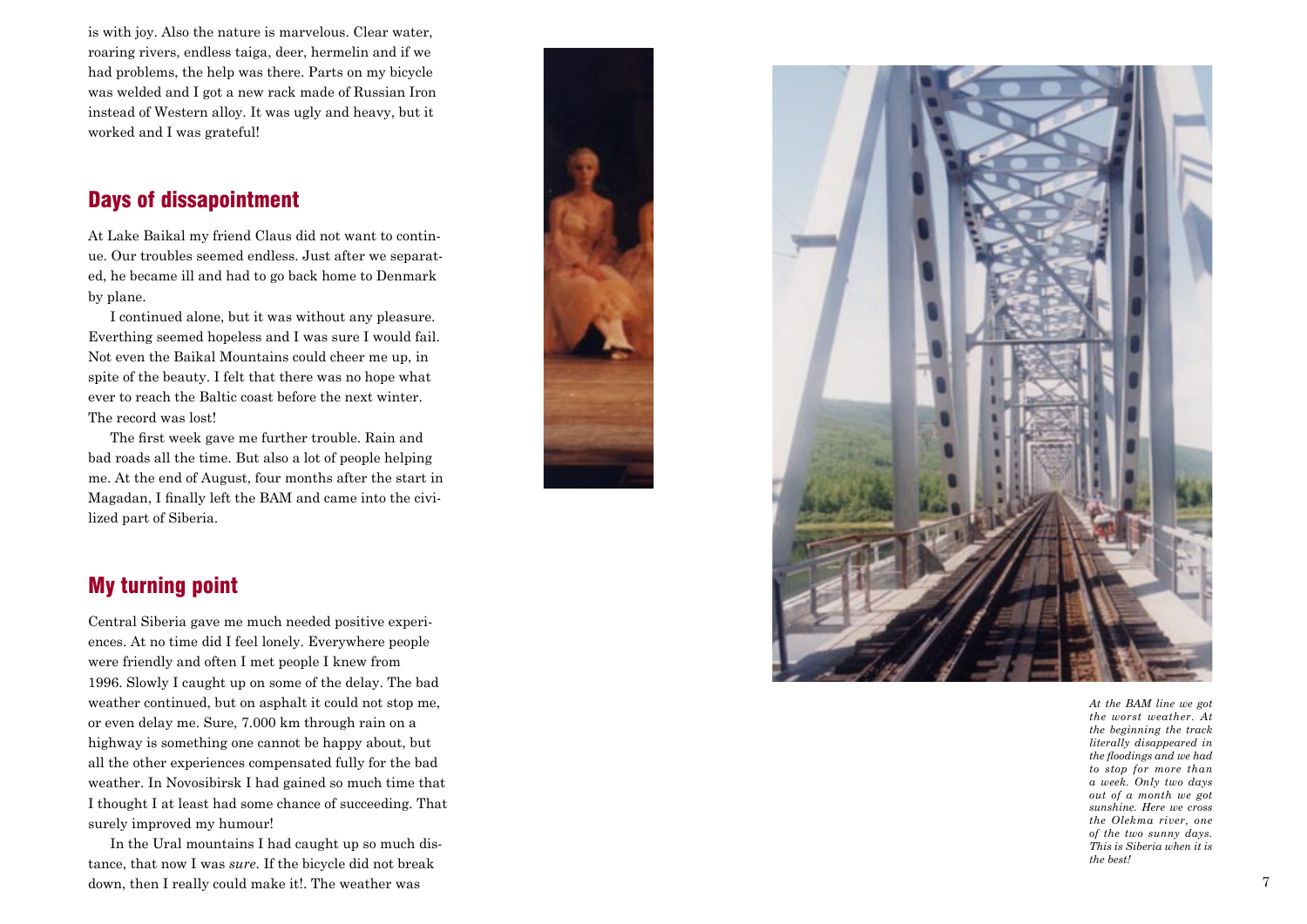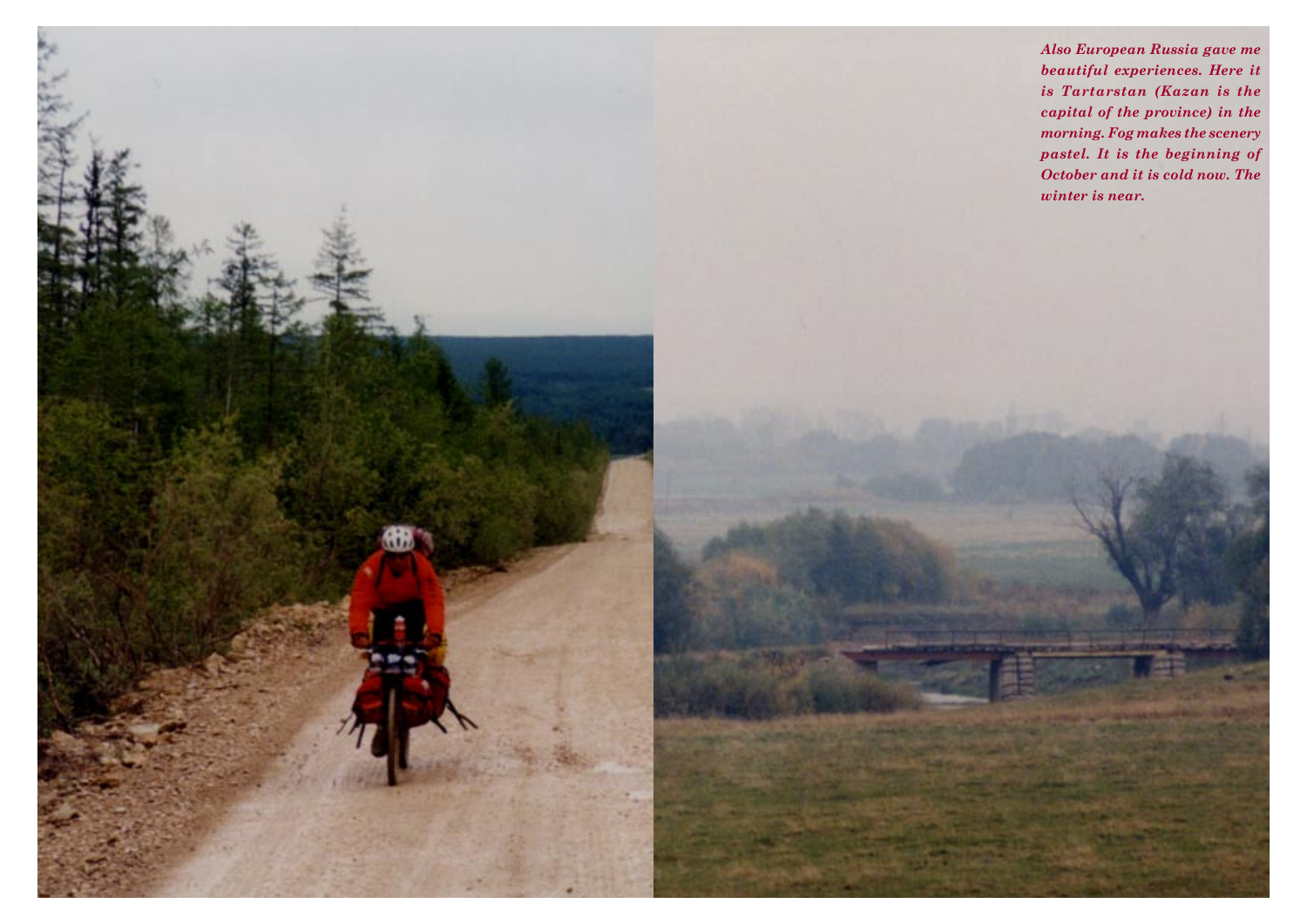*Rain, and rain again. 1997 was an extremely wet year in Siberia and the Russian Far East. Areas otherwise known to be very dry and feared for the large fires in the taiga. Here it is Claus Nielsen on the AJAAM highway between Yakutsk og Transsib. A 1.400 km long road connecting Yakutsk with the rest of Russia.*